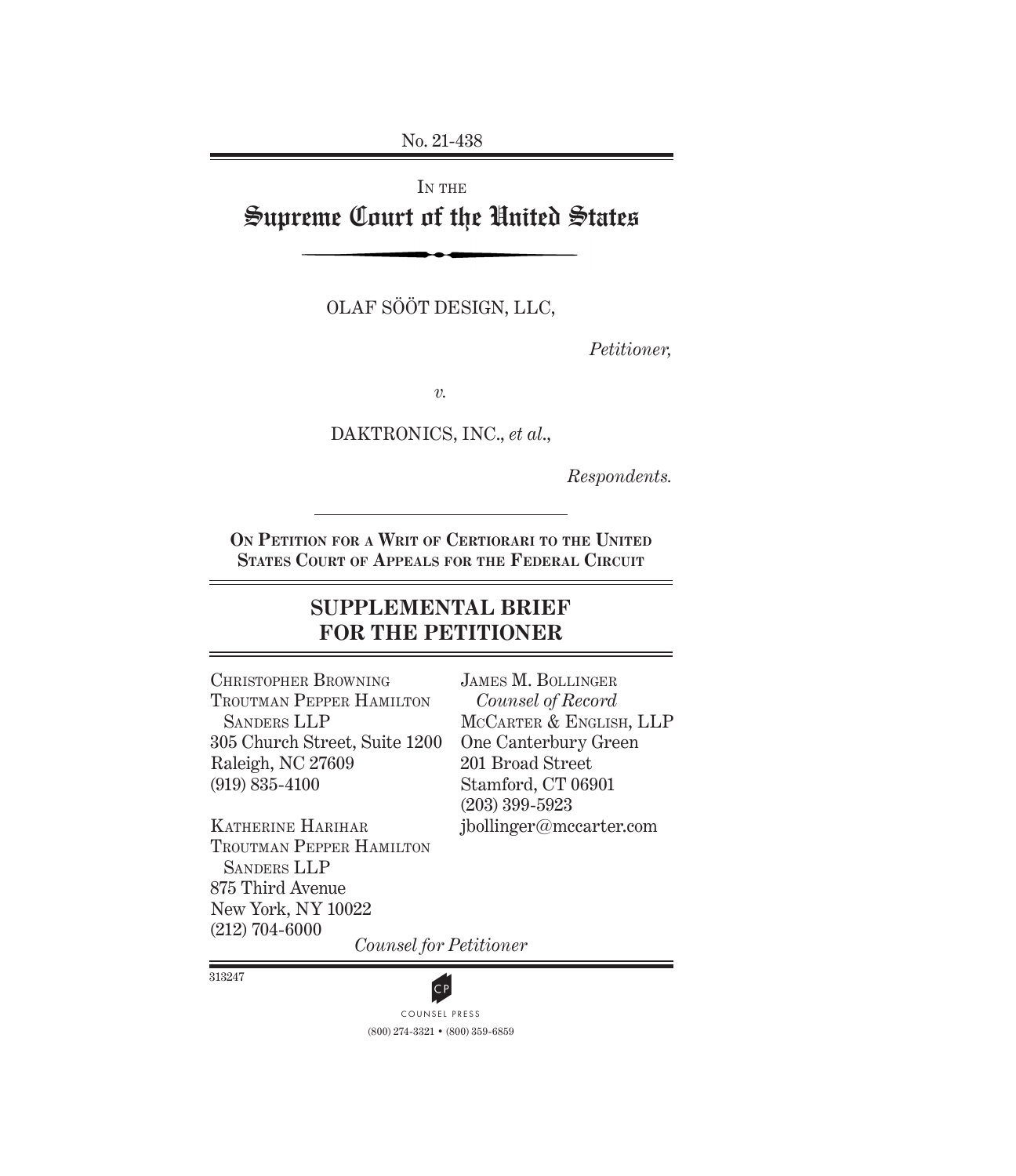## **RULE 29.6 STATEMENT**

Petitioner Olaf Sööt Design, LLC has no parent corporations and no publicly held company owns 10 percent or more of its stock.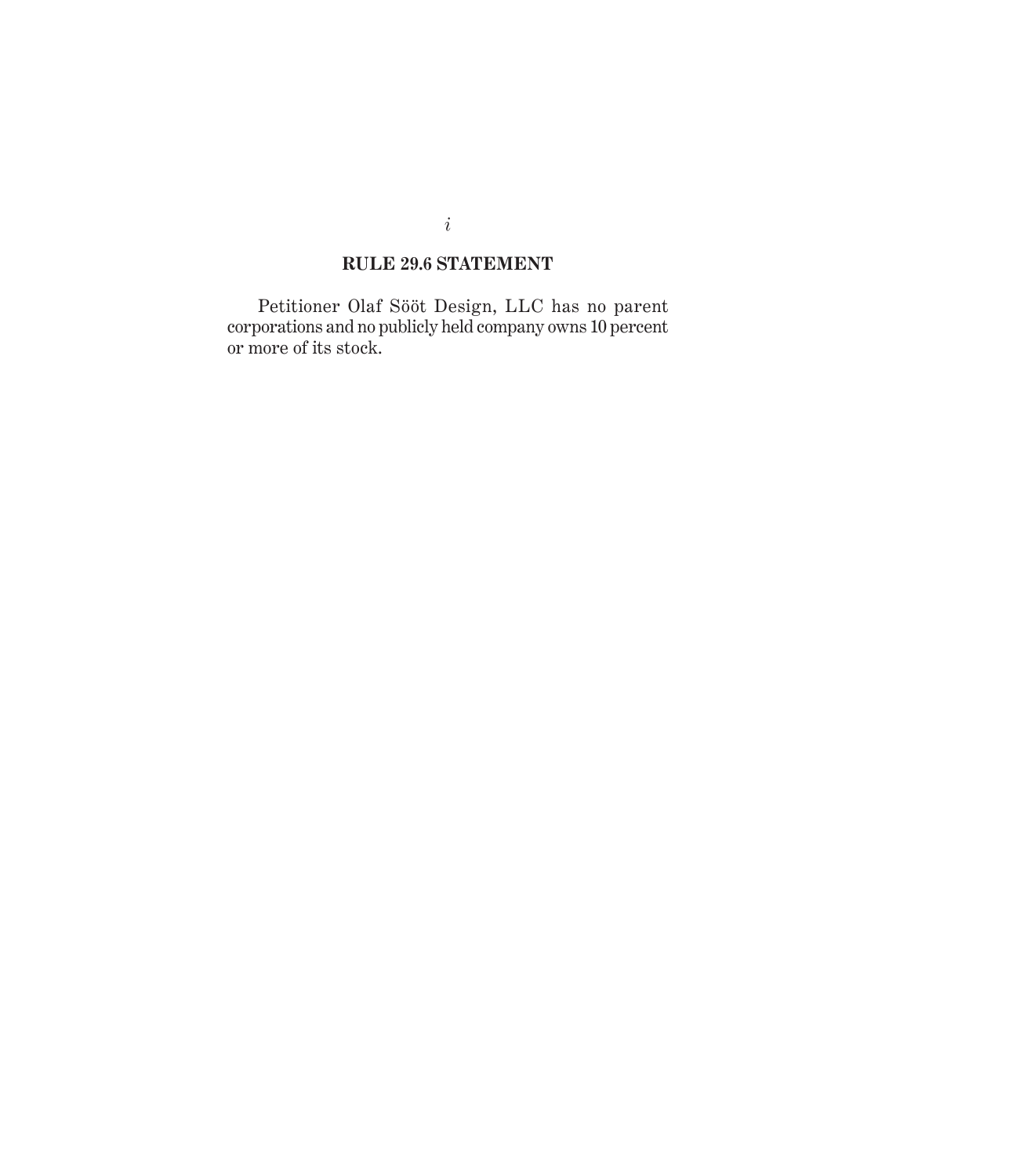# **TABLE OF CONTENTS**

|                                |    | Page                                                                                                                                |  |  |
|--------------------------------|----|-------------------------------------------------------------------------------------------------------------------------------------|--|--|
|                                |    | RULE 29.6 STATEMENT                                                                                                                 |  |  |
|                                |    | TABLE OF CONTENTS ii                                                                                                                |  |  |
| TABLE OF CITED AUTHORITIES iii |    |                                                                                                                                     |  |  |
|                                |    |                                                                                                                                     |  |  |
| L.                             |    | The United States implicitly concedes                                                                                               |  |  |
|                                |    | II. The decision below is inconsistent                                                                                              |  |  |
|                                |    | III. The petition presents a good vehicle for<br>clarifying the uncertainty and confusion<br>that has arisen in patent infringement |  |  |
|                                | 1. | The petition directly raises the                                                                                                    |  |  |
|                                | 2. | The jury's verdict is consistent with the<br>district court's claim construction9                                                   |  |  |
|                                |    |                                                                                                                                     |  |  |

*ii*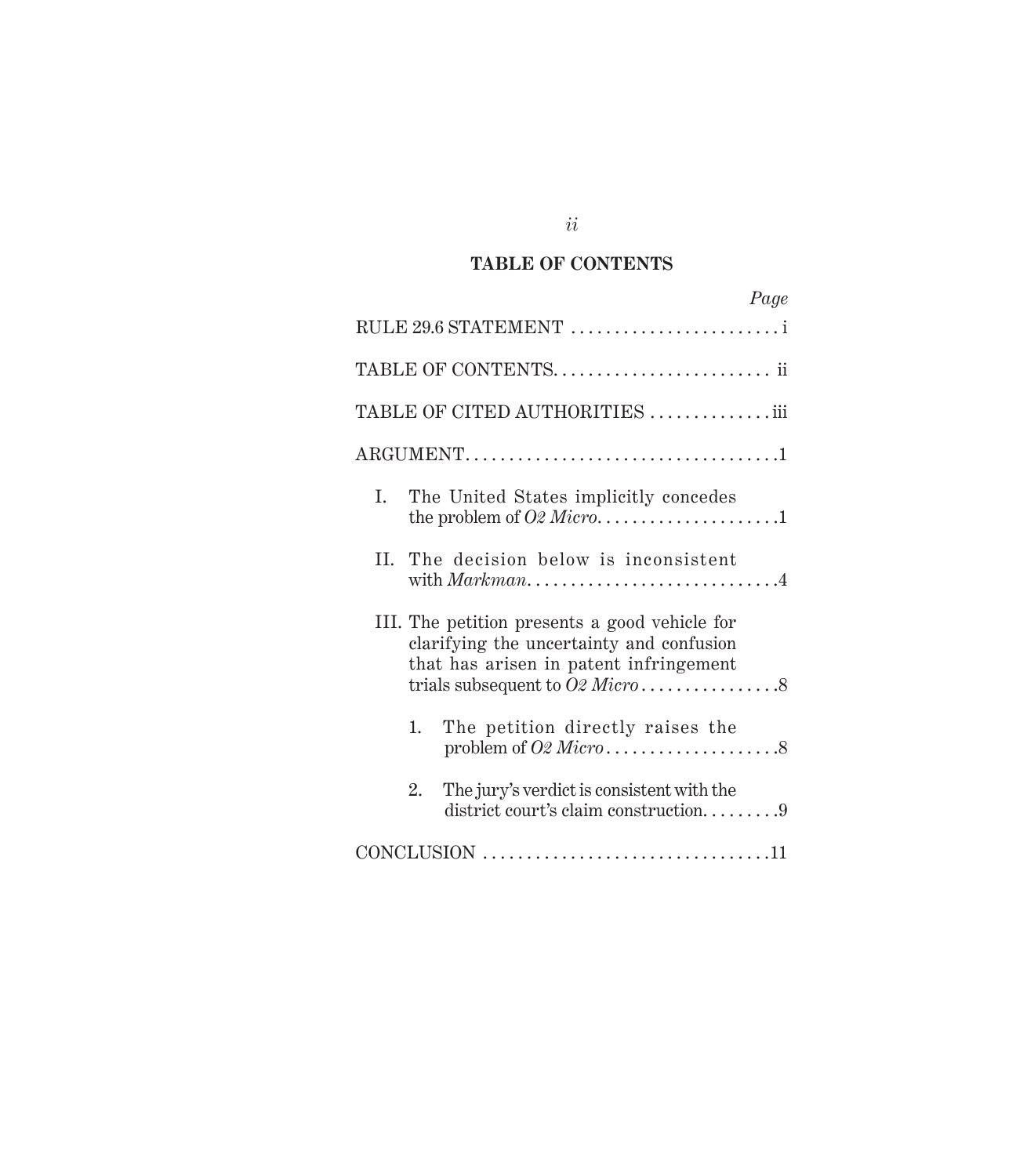## **TABLE OF CITED AUTHORITIES**

## *Page*

### **Cases**

| Boyle v. United Techs. Corp,                                  |
|---------------------------------------------------------------|
| Core Wireless Licensing S.A.R.L. v. Apple Inc.,               |
| Eon Corp. IP Holdings LLC v. Silver Spring<br>Networks, Inc., |
| Kaufman v. Microsoft Corp.,<br>2022 U.S. App. LEXIS 13652     |
| Markman v. Westview Instruments, Inc.,                        |
| NobelBiz, Inc. v. Global Connect, LLC,                        |
| NobelBiz, Inc. v. Glob. Connect, L.L.C.,                      |
| Nuance Communs., Inc. v.<br>ABBYY USA Software House, Inc.,   |

*iii*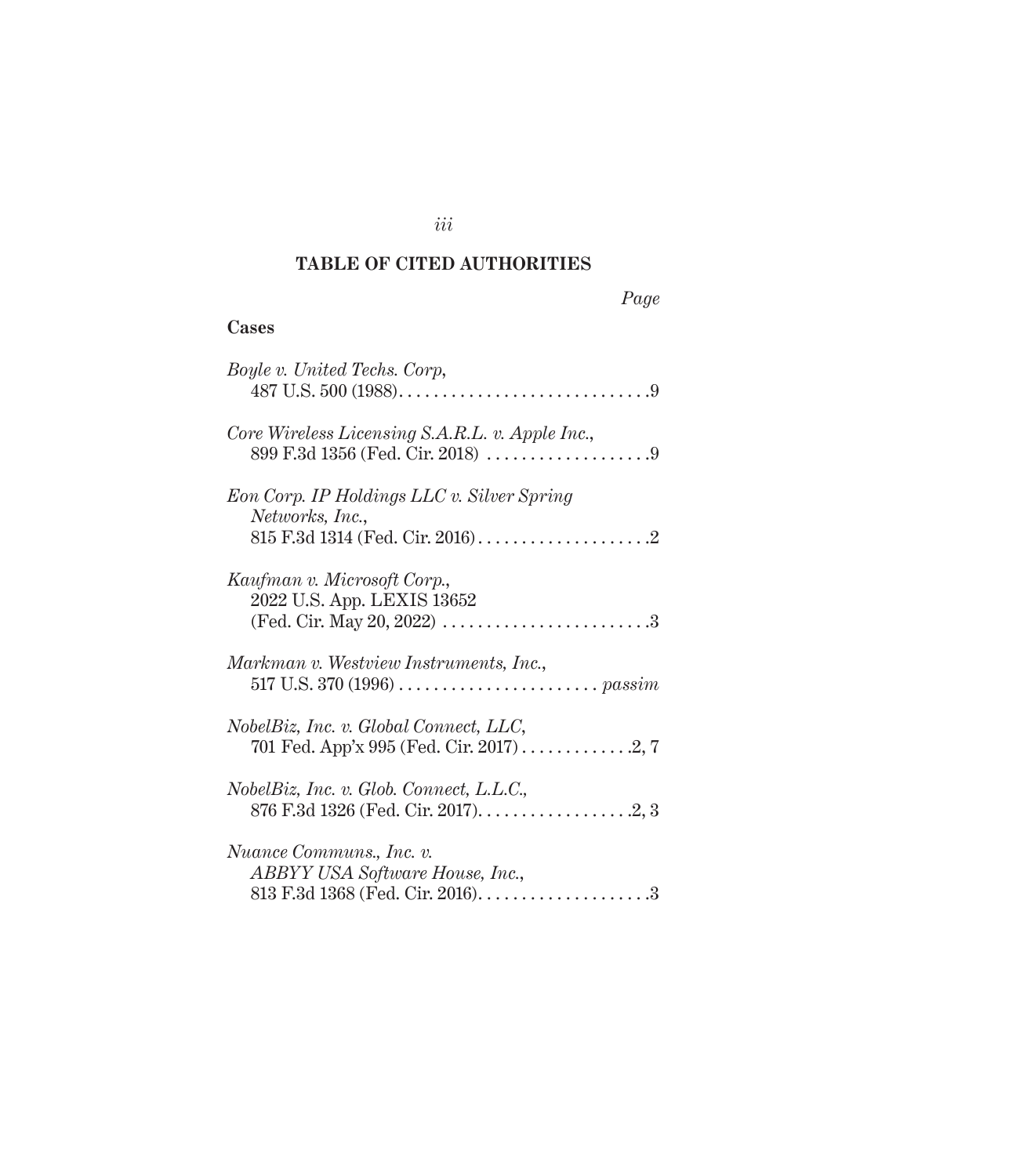# *Cited Authorities*

| Page                                                                                                                                                                         |  |
|------------------------------------------------------------------------------------------------------------------------------------------------------------------------------|--|
| O2 Micro Int'l, Ltd. v.<br>Beyond Innovative Tech. Co.,<br>521 F.3d 1351 (Fed. Cir. 2008) <i>passim</i>                                                                      |  |
| Teva Pharm. USA, Inc. v. Sandoz, Inc.,                                                                                                                                       |  |
| United States Surgical Corp. v. Ethicon, Inc.,                                                                                                                               |  |
| <b>Statutes &amp; Other Authorities</b>                                                                                                                                      |  |
|                                                                                                                                                                              |  |
| Hon. William C. Bryson, Appeals in Patent<br>Cases, Patent Litigation 2021: Advanced<br>Techniques & Best Practices, PRACTISING<br>LAW INSTITUTE (Recorded Oct. 27, 2021)3   |  |
| Matthew Chivyis, Patents: When the "Plain and<br>Ordinary" Meaning is Neither Plain Nor<br><i>Ordinary</i> , N.Y. L.J., Aug. 11, 2016. 3                                     |  |
| Jason Mudd, <i>To Construe or Not to</i><br>Construe: At the Interface Between Claim<br>Construction and Infringement in Patent<br>Cases, 76 Mo. L. REV. 709, 711 $(2011)$ 3 |  |

*iv*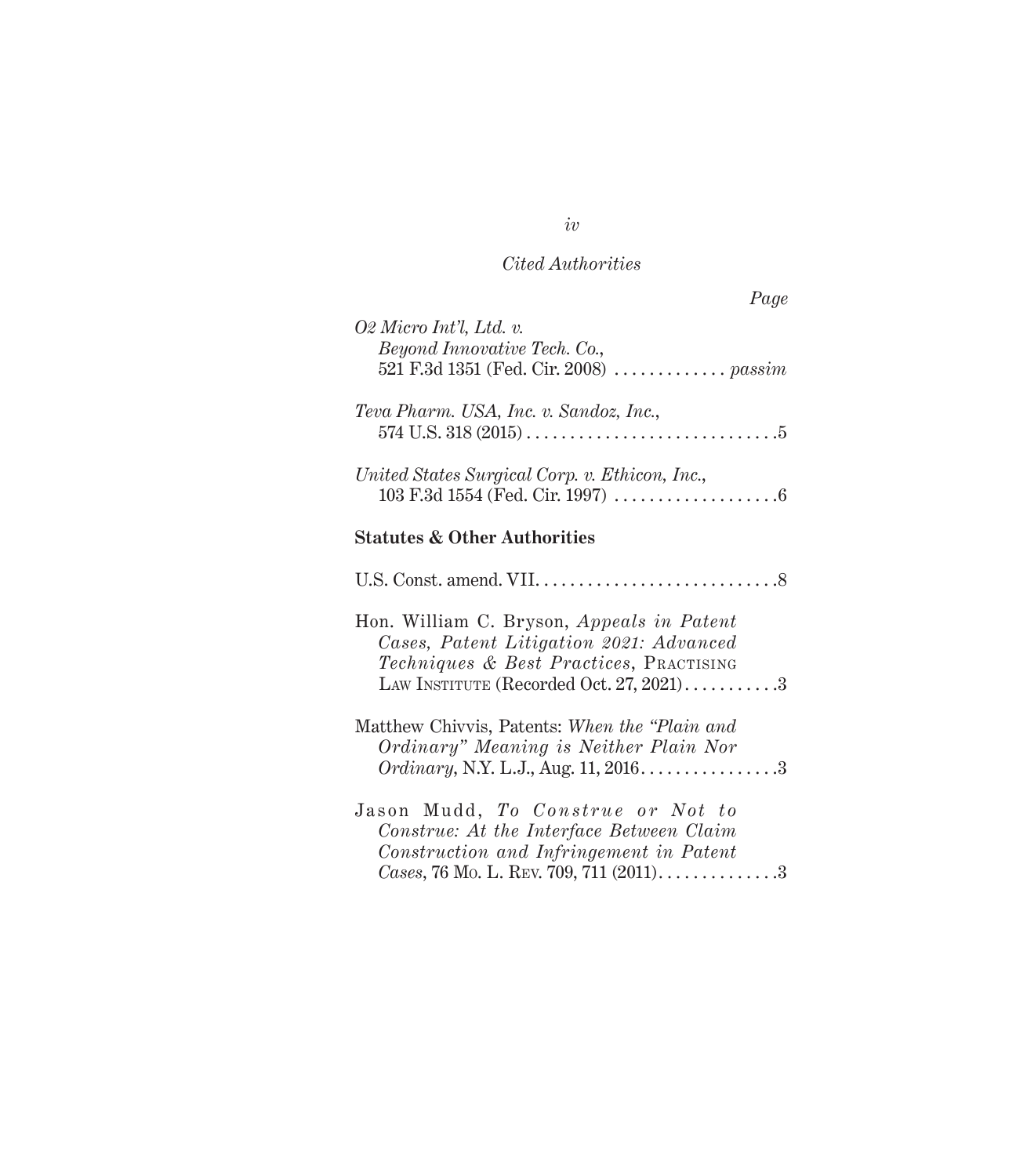Petitioner Olaf Sööt Design, LLC submits this Supplemental Brief in Response to the Brief of the United States as Amicus Curiae. The United States contends that certiorari should not be granted because the Federal Circuit's decision is consistent with *Markman v. Westview Instruments, Inc.*, 517 U.S. 370 (1996). The *Markman*  decision, however, does not require the trial court in patent infringement actions to construe claim terms that have a plain and ordinary meaning simply because the parties dispute whether the defendant's device is infringing. This is particularly true when, as here, the appealing party receives the exact claim construction that it requested.

The Federal Circuit's practice of converting the factual issue of infringement into an issue of claim construction merits review by this Court, and this petition raises a good vehicle for addressing this important issue.

#### **ARGUMENT**

### **I. The United States implicitly concedes the problem of** *O2 Micro.*

In *O2 Micro Int'l, Ltd. v. Beyond Innovative Tech. Co.,*  521 F.3d 1351, 1361 (Fed. Cir. 2008), the Federal Circuit called into question the practice of construing a patent claim based on the plain and ordinary meaning of a claim term if that "term's 'ordinary' meaning does not resolve the parties' dispute." Following *O2 Micro*, the decisions of the Federal Circuit have been widely inconsistent as to if, and when, it is appropriate to instruct the jury to apply the plain and ordinary meaning of a patent term in an infringement action.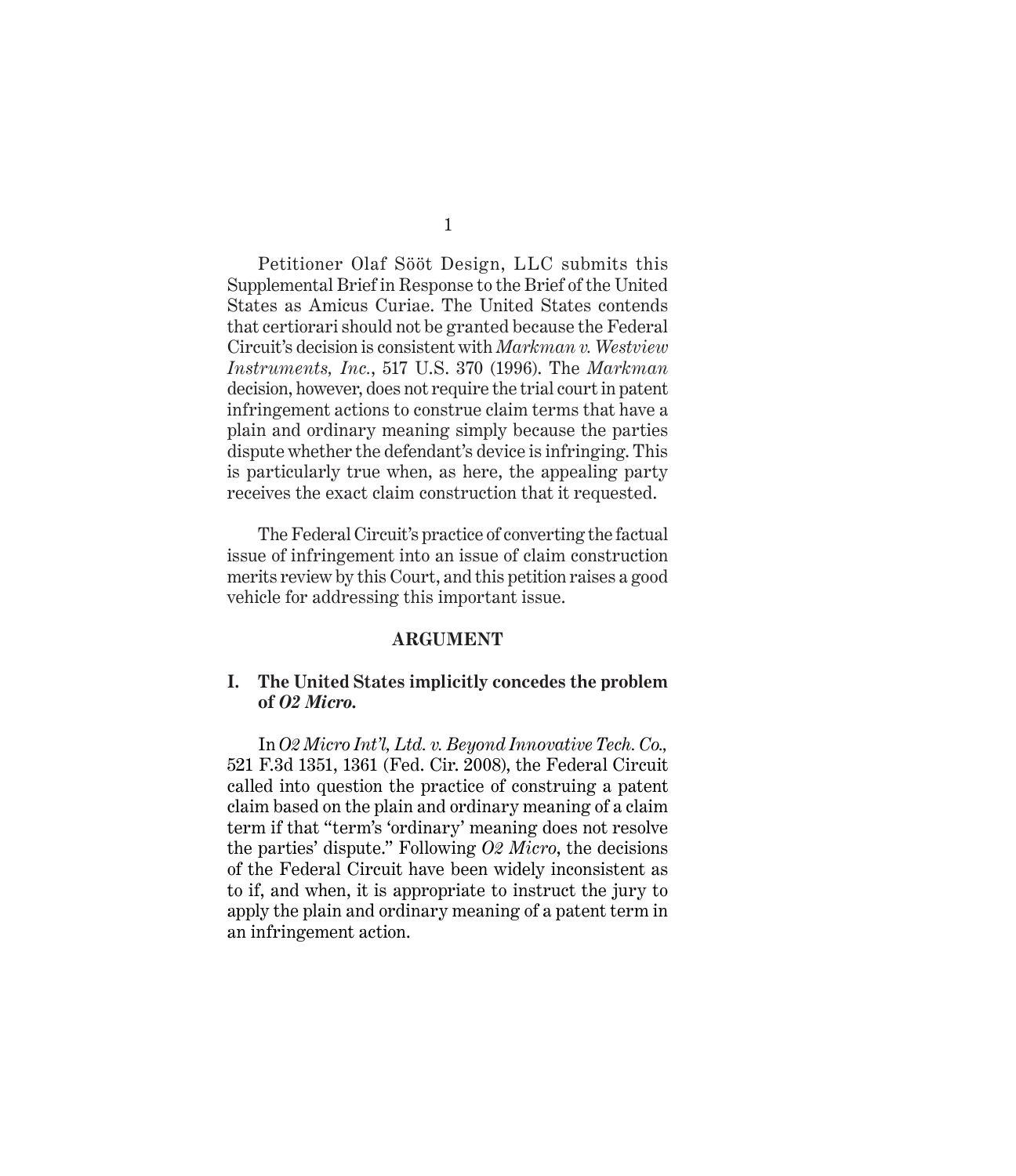Citing *O2 Micro*, the Federal Circuit has repeatedly set aside factual findings of juries in contravention of the Seventh Amendment and *Markman*. In *Eon Corp. IP Holdings LLC v. Silver Spring Networks, Inc.*, 815 F.3d 1314 (Fed. Cir. 2016), the district court held that the terms "portable" and "mobile" should be given their plain meaning. The Federal Circuit reversed, construing the term "portable" to exclude the purported infringing device. As Judge Bryson emphasized in his dissent, the jury heard four days of testimony regarding the meters at issue, including their size (no bigger than a volleyball), the ease by which they can be moved and how they can be installed by hand.

In *NobelBiz, Inc. v. Global Connect, LLC*, 701 Fed. App'x 995 (Fed. Cir. 2017), the district court concluded that the patent term "replacement telephone number" should be given its plain and ordinary meaning. The jury found infringement, but the panel reversed and remanded. Dissenting, Judge Newman emphasized: "It is not reversible error for the district court to decline to 'construe' terms that have a plain and ordinary meaning as used in the patent. . . . There is no obligation for a district court to construe straightforward terms whose meaning and scope are readily understood." *Id*. at 999 (Newman, J., dissenting). She concluded that when "claim terms do not have a disputed or complex technical meaning," it is not error for "the trial judge to refer the question of infringement to the jury." *Id*. at 1001. In such cases, it is the jury's role "to compare the claimed technology with the accused system." *Id.* Dissenting from the denial of *en banc* review, Judge O'Malley emphasized that "*O2 Micro* has caused difficulties for courts and litigants alike." 876 F.3d 1326, 1327. She noted that the Federal Circuit has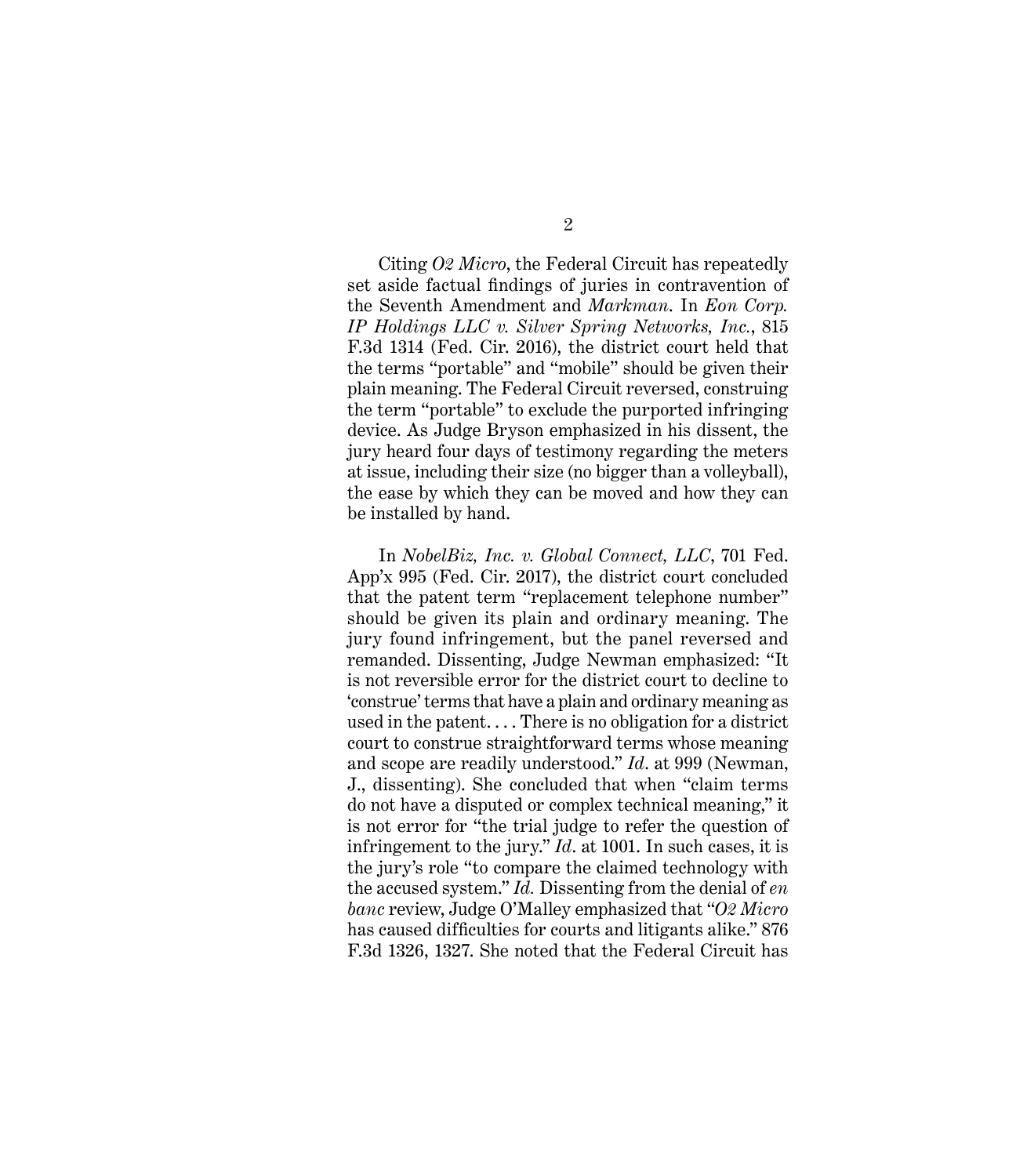applied *O2 Micro* inconsistently and that consequently "district courts have themselves struggled to find a consistent approach for resolving *O2 Micro* issues." *Id.* at 1327-29.

This *O2 Micro* problem is pervasive and has left a trail of inconsistent decisions. *See, e.g.,* Jason Mudd, *To Construe or Not to Construe: At the Interface Between Claim Construction and Infringement in Patent Cases*, 76 Mo. L. Rev. 709, 711 (2011) ("[T]he Federal Circuit's precedents often seem to provide inconsistent guidance on how far the judge's duty to construe claims extends and where the fact finder's role in determining infringement begins."); Matthew Chivvis, *Patents: When the "Plain and Ordinary" Meaning is Neither Plain Nor Ordinary*, N.Y. L.J., Aug. 11, 2016; *see also* Hon. William C. Bryson, *Appeals in Patent Cases, Patent Litigation 2021: Advanced Techniques & Best Practices*, Practising LAW INSTITUTE (Recorded Oct. 27, 2021) (remarks of Judge Bryson beginning at 18:24 mark) (*O2 Micro* and its progeny is a pervasive issue in patent infringement trials, resulting in awkward proceedings with additional claim construction occurring at several points during a case). While some panels have found the district court is not required to issue new claim constructions in the absence of a timely request, the panel here issued a claim construction *sua sponte* on appeal. *See Kaufman v. Microsoft Corp.,* 2022 U.S. App. LEXIS 13652, at \*17 (Fed. Cir. May 20, 2022) (finding no error in failing to construe a claim term in the absence of a timely request); *accord Nuance Communs., Inc. v. ABBYY USA Software House, Inc.*, 813 F.3d 1368 (Fed. Cir. 2016).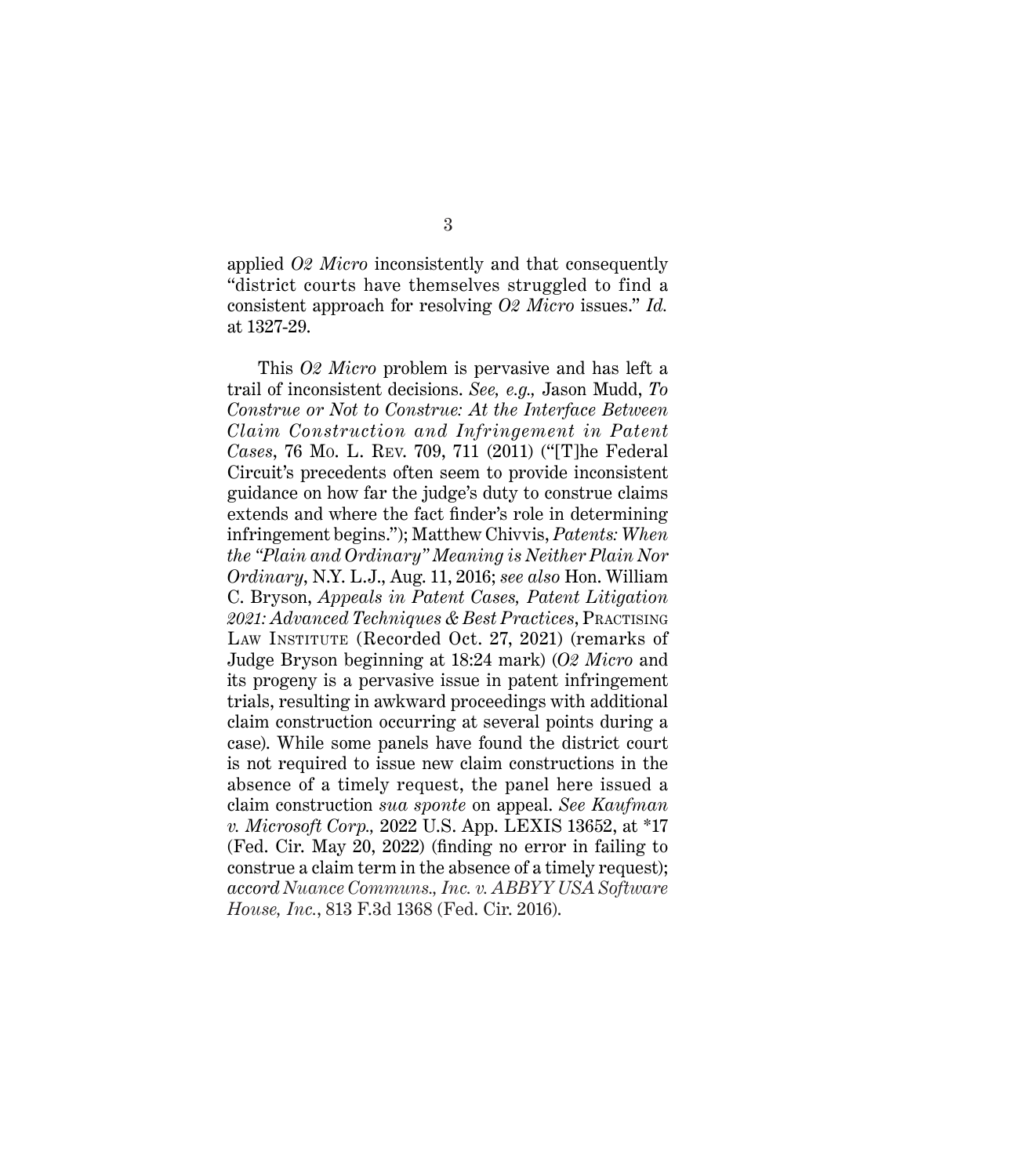The United States' brief does not address the *O2 Micro* problem, and only cites to *O2 Micro* once in a parenthetical. U.S. Amicus Br. 7 (summarizing panel's decision). Given the numerous judges on the Federal Circuit who have warned that *O2 Micro* is being used to convert factual questions of infringement into legal issues of claim construction, the United States has not and cannot argue that there is no *O2 Micro* problem. Instead, the United States argues that the petition is not cert-worthy

because the Federal Circuit should be affirmed and the petition does not present a good vehicle for resolving the *O2 Micro* problem. The United States is wrong on both counts.

#### **II. The decision below is inconsistent with** *Markman***.**

The United States' principal argument as to why certiorari should be denied is an assertion that the decision below is consistent with *Markman*. U.S. Amicus Br. 8. *Markman,* however, left unresolved whether it is error for the district court to construe a patent claim as having a plain and ordinary meaning when the parties disagree as to how the claim term applies to the defendant's device. Whether this Court ultimately resolves this issue in favor of Petitioner or Respondents does not go to whether the petition is cert-worthy.

More importantly, the United States errs in its argument that the panel's decision follows  $Markman$ <sup>1</sup> The

<sup>1.</sup> Surprisingly, the Solicitor General repeatedly characterizes the position of Petitioner as that *Markman* is limited to terms of art. U.S. Amicus Br. 8, 13, This is not the case. The Solicitor General is aware that Petitioner agrees that *Markman* is not limited to terms of art and that "*Markman* is directed to all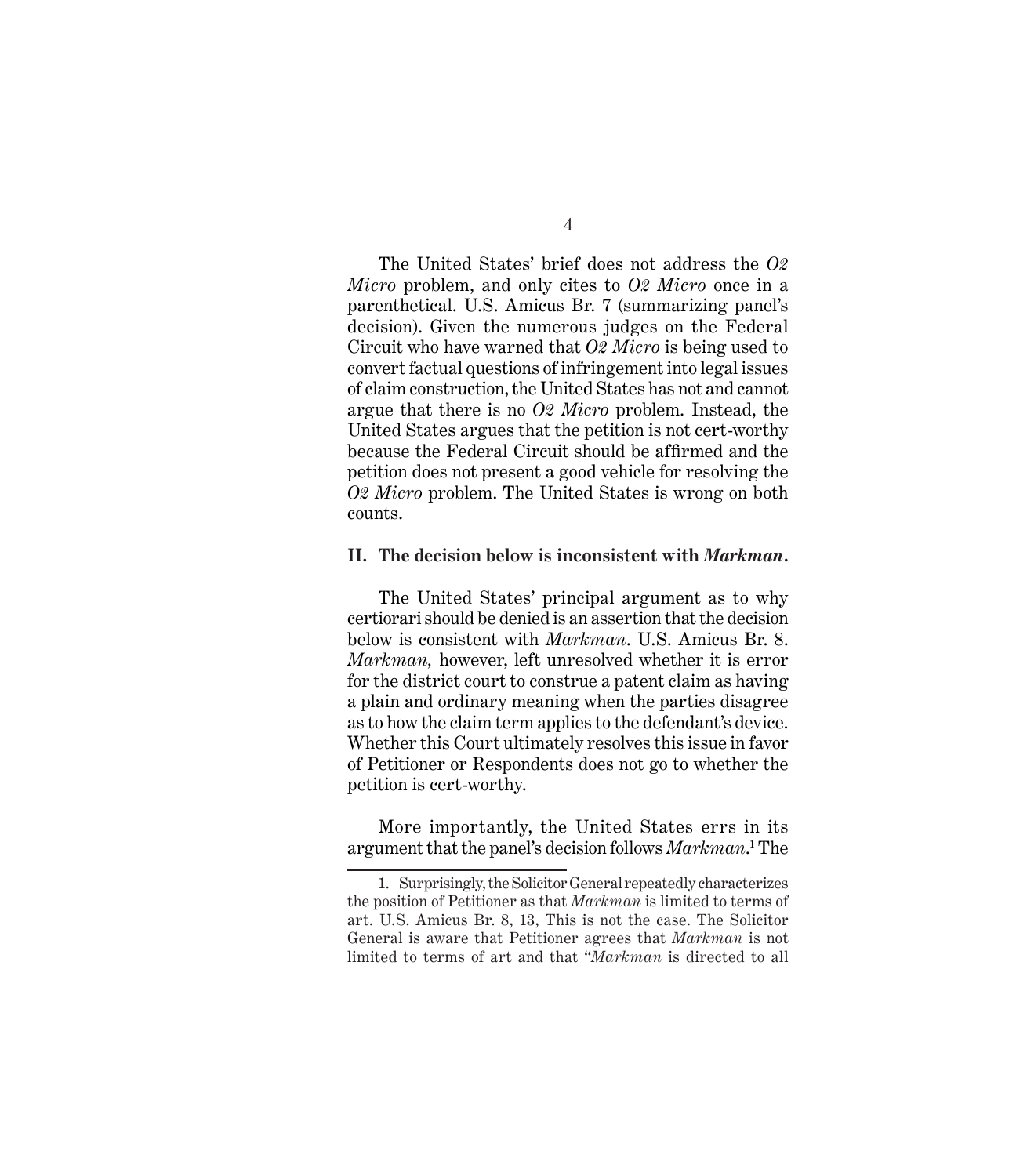*Markman* decision states: "the construction of a patent, including terms of art within its claim, is exclusively within the province of the court." 517 U.S. at 372. While the district court properly performed this review, it was reversed by the Federal Circuit, not under *Markman* but under *O2 Micro*. The Federal Circuit applied *O2 Micro* because there is nothing in *Markman* that precludes the court, after a full review of the patent legal documents, from providing a construction that the patent claim should be applied in accordance with its plain and ordinary language. Nor does such a construction stand as a basis for the defendant to assert error when the defendant receives the precise claim construction that it requested.

The issue before this Court is whether *Markman* precludes a plain and ordinary claim construction simply because the parties later dispute whether the defendant's device falls within the patent claim. For disputed terms, *Markman* mandates court construction to discern their proper meaning. Terms that have a special meaning in the relevant technical field or terms, including common terms, that have acquired a particular meaning under the arcane rules of patent law will be defined for the jury as a matter of law in accordance with the court's findings. *See Teva Pharm. USA, Inc. v. Sandoz, Inc.*, 574 U.S. 318, 333 (2015). The *Markman* approach recognizes and relies on the special interpretive skills judges have in assessing legal documents such as "construing the patent." *Markman*, 517 U.S. at 384, 389. The assessment is to discern if the term has an "acquired" meaning based on these legal documents. *Id.* at 388. This is the foundation of its holding.

disputed claim terms." Letter of James Bollinger to Malcolm L. Stewart (Feb. 21, 2022) (available on request from either the Solicitor General or Petitioner); *see* Pet. Reply Br. 3.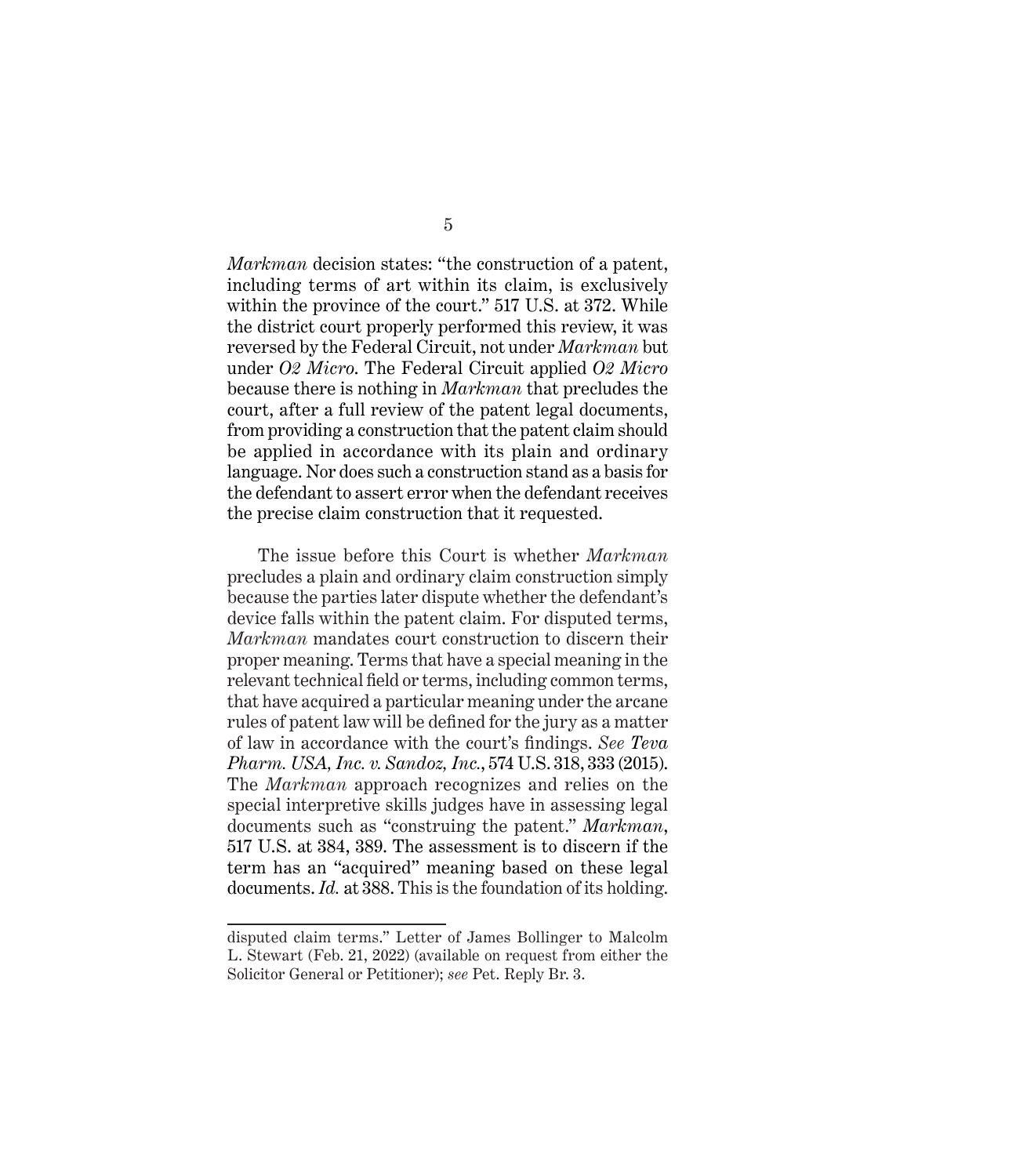Under *Markman,* a district court that has reviewed the technical and patent records and prepared the appropriate definitions based thereon has complied with this Court's holding. If the disputed term is found after this process to be commonly understood and has not *acquired* a patent-specific meaning, a construction of ordinary meaning is proper. *United States Surgical Corp. v. Ethicon, Inc.*, 103 F.3d 1554, 1568 (Fed. Cir. 1997) ("The jury was instructed, as the parties agreed, to consider the ordinary meaning of the language used in the claims."). *Markman* recognizes and preserves the fine balance that exists between the judge's obligation to construe patent claims and the jury's role of making factual determinations in light of the judge's claim construction. *O2 Micro* and its progeny direct that the trial judge must further construe plain and ordinary patent terms whenever the parties continue to dispute whether the defendant's device falls within the claim construction provided. Such a directive is inconsistent with the balance set out in *Markman*.

The panel's decision requires – or at least encourages – trial courts to recast "plain meaning" claim constructions to resolve whether the defendant's device is infringing. Such an approach intrudes on the infringement issue and largely eliminates the role of juries in patent infringement trials. *Markman* does not preclude a court from issuing a claim construction that a claim term should be decided based on its plain and ordinary meaning of that term. While *Markman* is silent on giving terms their ordinary meaning, its governing logic does not authorize the court to use claim constructions that substitute as a factual analysis of the functions and features of the defendant's device. *Markman*, 517 U.S. at 388.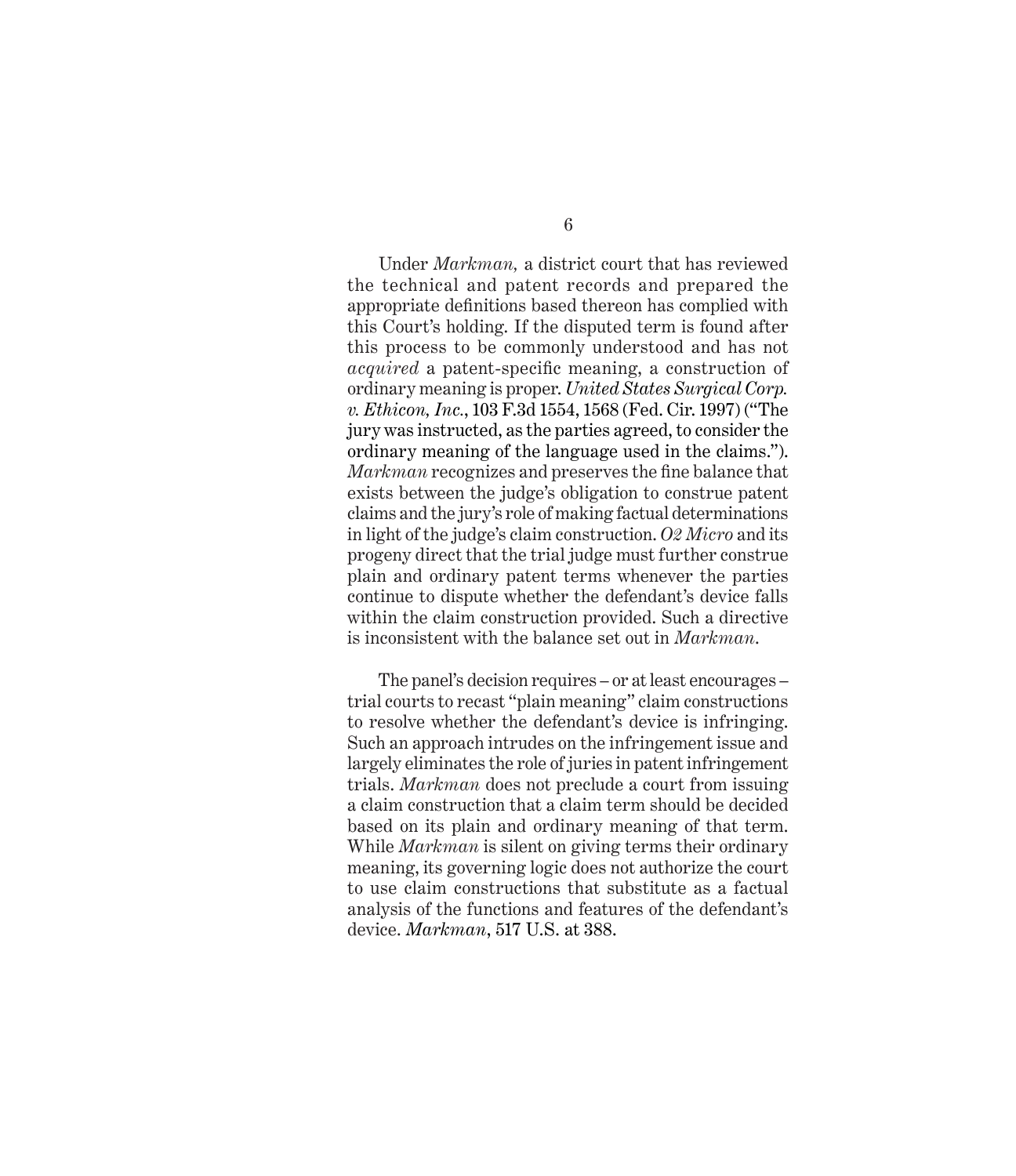As the Solicitor General concedes, *Markman* emphasizes that the line between the role of the jury and the role of a judge in patent infringement cases is a fine one. U.S. Amicus Br. 18-19 (quoting *Markman*, 517 U.S. at 387). That fine line requires vigilant protection by this Court. Otherwise, the Federal Circuit will continue its practice of "deciding factual questions of infringement" by "converting such factual aspects into legal issues of claim construction." *NobelBiz*, 701 Fed. App'x at 1000 (Newman, J., dissenting).

In its brief, the United States focuses on the lengthy wording of "element h."<sup>2</sup> The United States, however, glosses over the key term "hollow drum" although it is uncontested that this simple term controls the issues in this case. Pet. 17 n.6; Pet. Reply Br. 8. The patent claim at issue expressly refers to "an elongated screw . . . connected to the drum." Pet. App. 5a. This language confirms that the "drum" must include the "hollow hub" because, as set out in the patent, the elongated screw is only connected to the drum hub and has no separate connection to the tubular portion of the drum. In short, the only fair reading of the patent claim is that the "hollow hub" is simply a subpart of the "drum." Pet. App. 30a-35a; Pet. Reply Br. 7 n.2. Thus, an elongated screw that enters the hollow hub also enters the drum – and therefore falls within the scope of the patent claim. This is also consistent with the plain and ordinary meaning of drum – a cylindrical container such as a 55-gallon drum. There is no plain meaning of "drum" defined as a cylindrical open-ended tube without a top or bottom (i.e., lacking end caps).

<sup>2.</sup> By limiting its review to "element h," the United States apparently seeks to make the patent construction appear more complex than is necessary.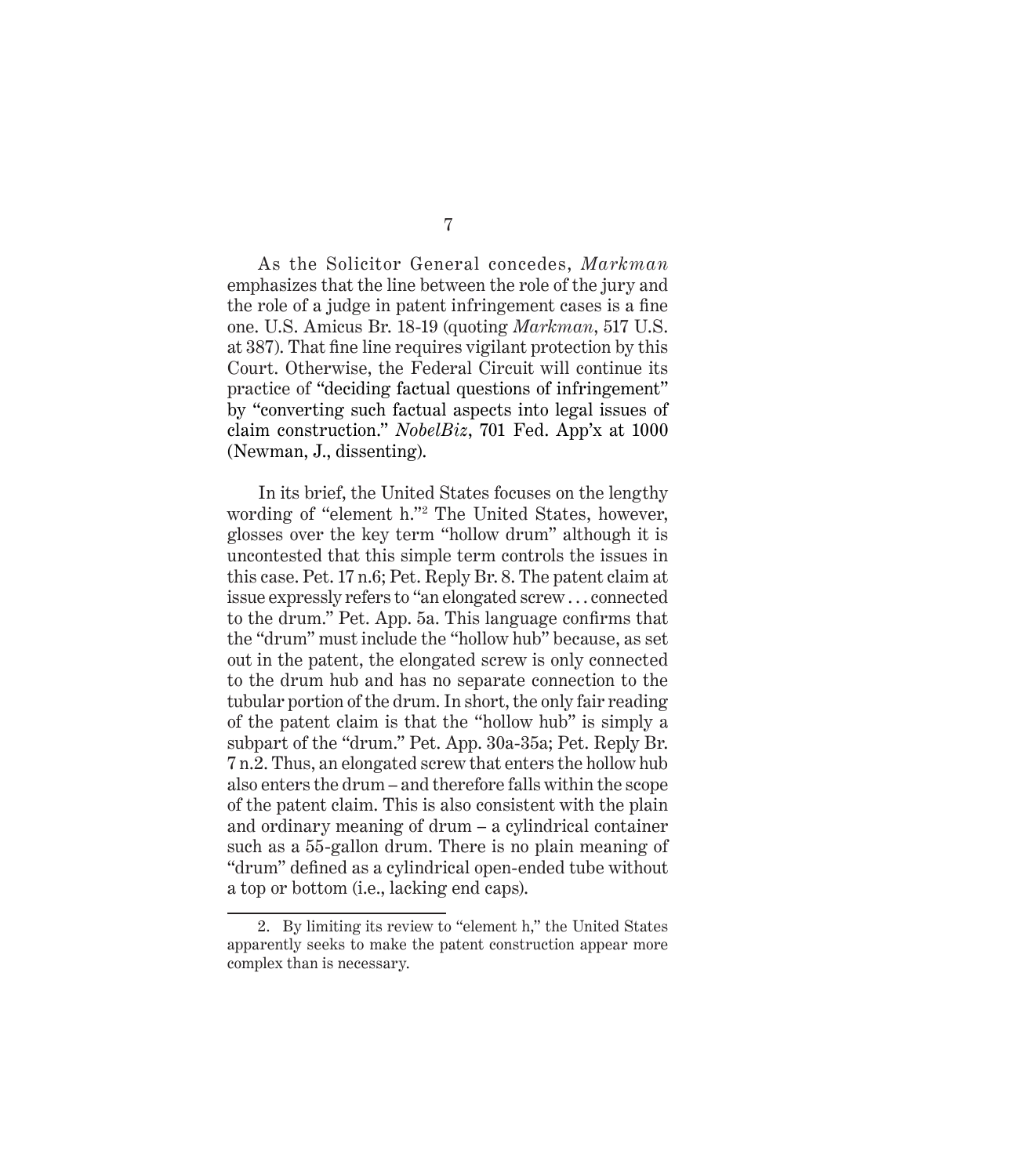The district court came to a proper claim construction, and the jury found infringement based on that claim construction. The United States' argument that Petitioner's claim fails on the merits is unavailing and is not a reason to avoid resolving this important issue on the merits.<sup>3</sup>

### **III. The petition presents a good vehicle for clarifying the uncertainty and confusion that has arisen in patent infringement trials subsequent to** *O2 Micro.*

#### **1. The petition directly raises the problem of** *O2 Micro.*

The petition presents a good vehicle for resolving the question presented and ensuring that the Federal Circuit does not decide factual questions, under the guise of claim construction, that should be determined by the jury.

The present petition stands as a strong factual scenario to address *O2 Micro* and bring the Federal Circuit back into line with *Markman*. Specifically, the claim construction that Respondents requested was adopted by the district court and the parties agreed that the jury should be instructed in accordance with that claim construction. Before the Federal Circuit, Respondents' counsel expressly stated that its appeal was not based on a claim construction. Even though neither party cited *O2* 

<sup>3.</sup> The United States argues that setting aside the jury's verdict in this case does not violate the Seventh Amendment any more than the granting of any other motion for judgment as a matter of law. When, however, a circuit court circumvents the jury's role as the finder of fact by recasting factual determinations as issues of law, this Court should use its supervisory powers over federal courts to ensure compliance with the Seventh Amendment.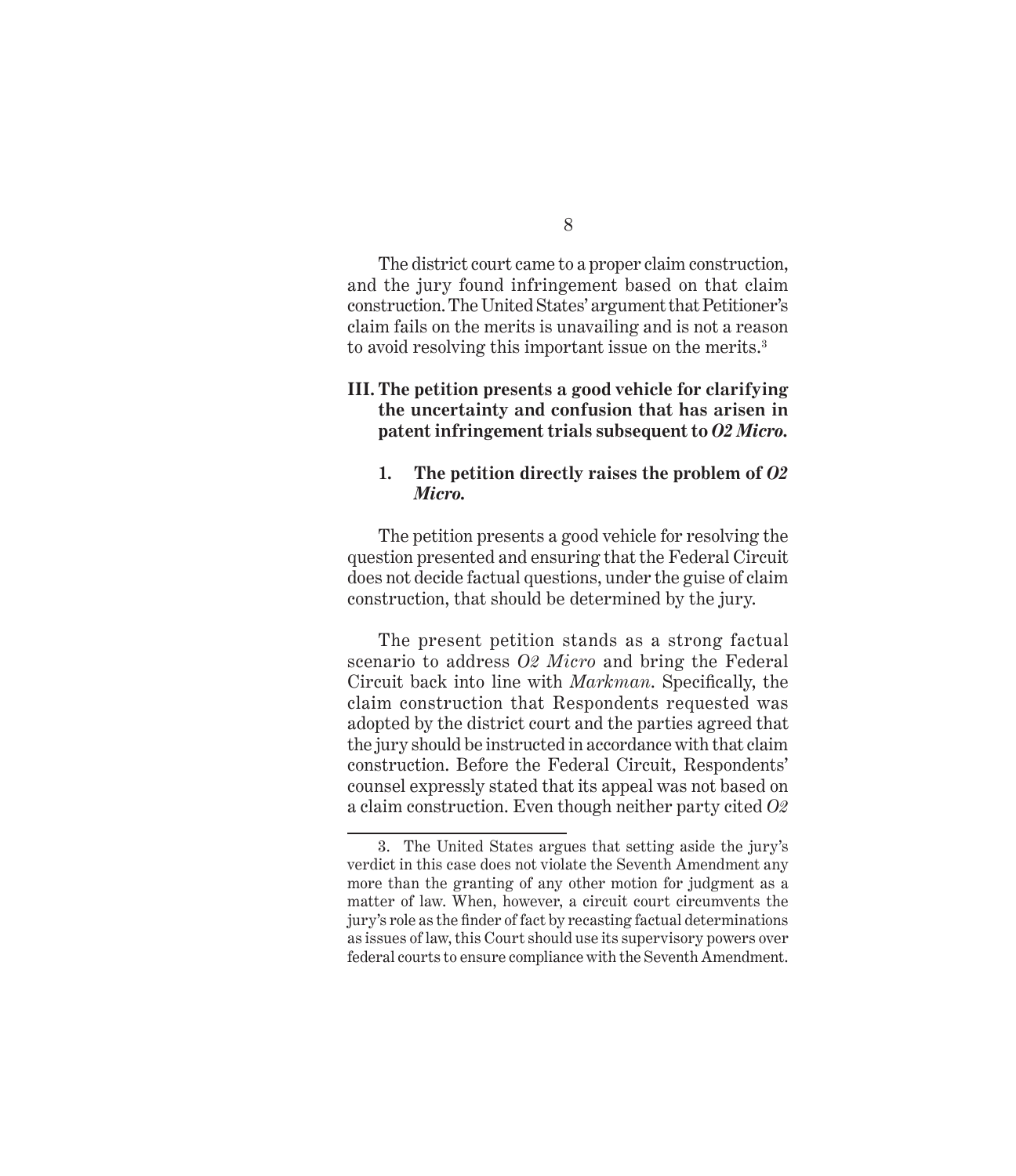*Micro* in briefing before the Federal Circuit, the Federal Circuit reached out *sua sponte* to construe an undisputed claim term to reexamine a jury's factual determination. The United States suggests in error that this conduct may be permitted citing *Boyle v. United Techs. Corp,* 487 U.S. 500, 513 (1988). U.S. Amicus Br. 17. The distinct factual setting here precludes meaningful application of *Boyle*  to the present case which involves a *sua sponte* claim construction issue never raised below or on appeal. *See Core Wireless Licensing S.A.R.L. v. Apple Inc.*, 899 F.3d 1356, 1363 n.1 (Fed. Cir. 2018).

The present case illustrates the great length to which the Federal Circuit will go when it would have come to a different factual determination than reached by the jury. The Federal Circuit's effort to reconstrue patent claims so as to leave no role for the jury cannot be squared with the Seventh Amendment.

### **2. The jury's verdict is consistent with the district court's claim construction.**

The United States also claims that the present petition is not a good vehicle because the jury and the Federal Circuit construed the patent in the same way. This argument is based on the incorrect assumption that because the jury found infringement under the doctrine of equivalents (rather than literal infringement), the jury must have concluded that the elongated screw did not enter the hollow drum. That assumption is speculation without support and counter to the record.

The record demonstrates that the jury concluded the accused product did not literally include a hollow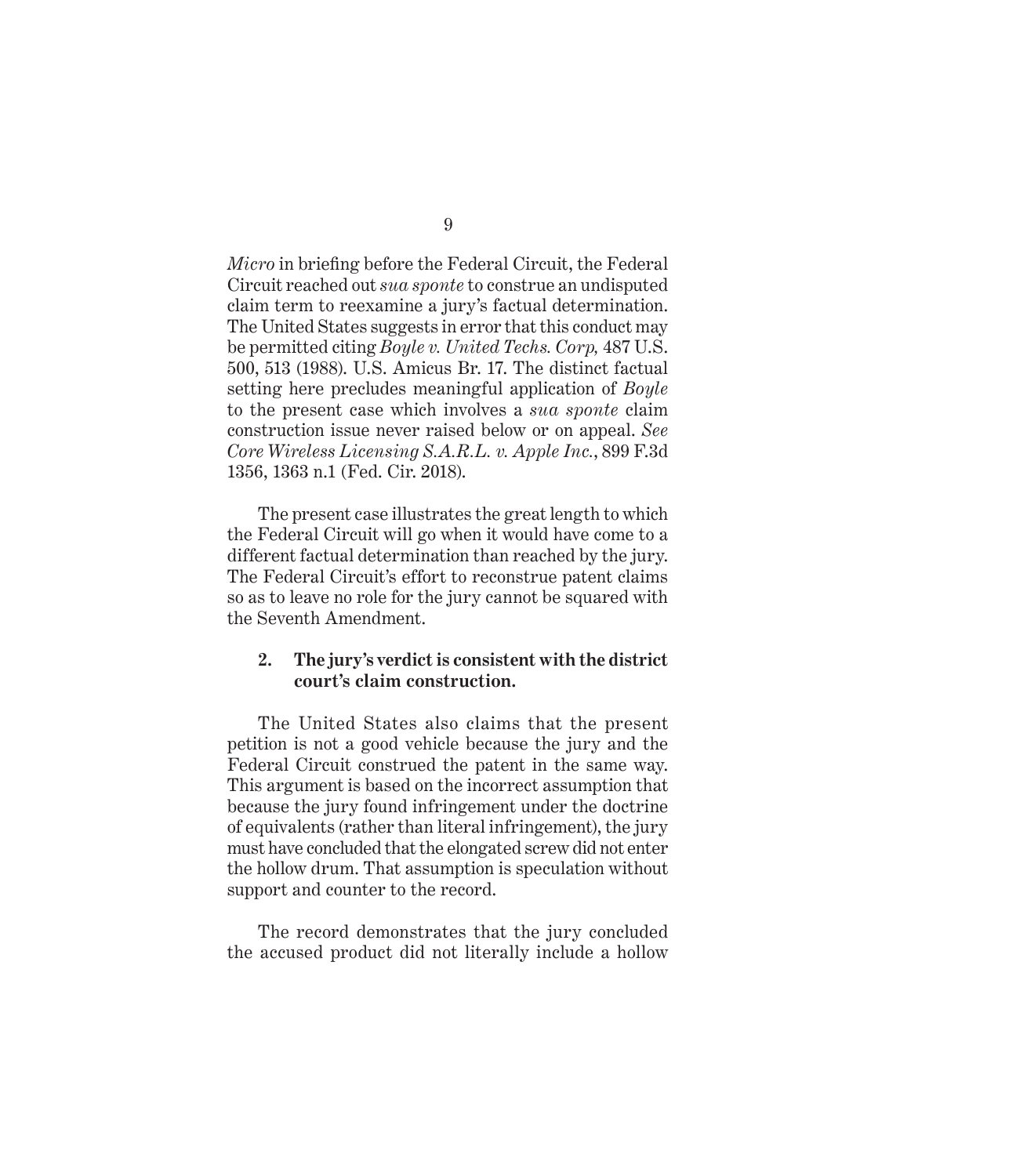hub (which is also a required component of "element h"), but the jury found that the accused product included an "equivalent" of the hub under the doctrine of equivalents. Pet. App. 48a. This determination on the hub removed the possibility that all of "element h" was literally met, even if the hollow drum portion of "element h" was literally met by the accused product. Specifically, the jury finding that an equivalent of the claimed *hollow hub* in "element h" explains the jury's verdict under the doctrine of equivalents – even though the requirement that the hollow drum "receive the screw" was literally satisfied. This is the same conclusion that the district court reached in its post-verdict rulings. Pet. App. 31a, 35a.

Given the facts of this case, the jury's special verdict cannot and should not be read as a determination that there was no "hollow drum" that "literally" received the screw. The United States' effort to read into the jury verdict an implied subsidiary finding (which does not exist in the jury's findings and which is, at most, one potential interpretation of what may have been going through the minds of the jurors) does not make this petition any less cert-worthy.

The importance of this case is not tied to what constitutes a "hollow drum." The petition should be granted because the Federal Circuit *sua sponte* issued a new claim construction (contrary to what the parties have requested) and because the Federal Circuit, under *O2 Micro*, authorizes claim constructions that recast a disputed infringement issue into an issue of claim construction for court resolution, thereby trivializing the role of juries in patent infringement cases. *O2 Micro* should be addressed by this Court. The Federal Circuit's